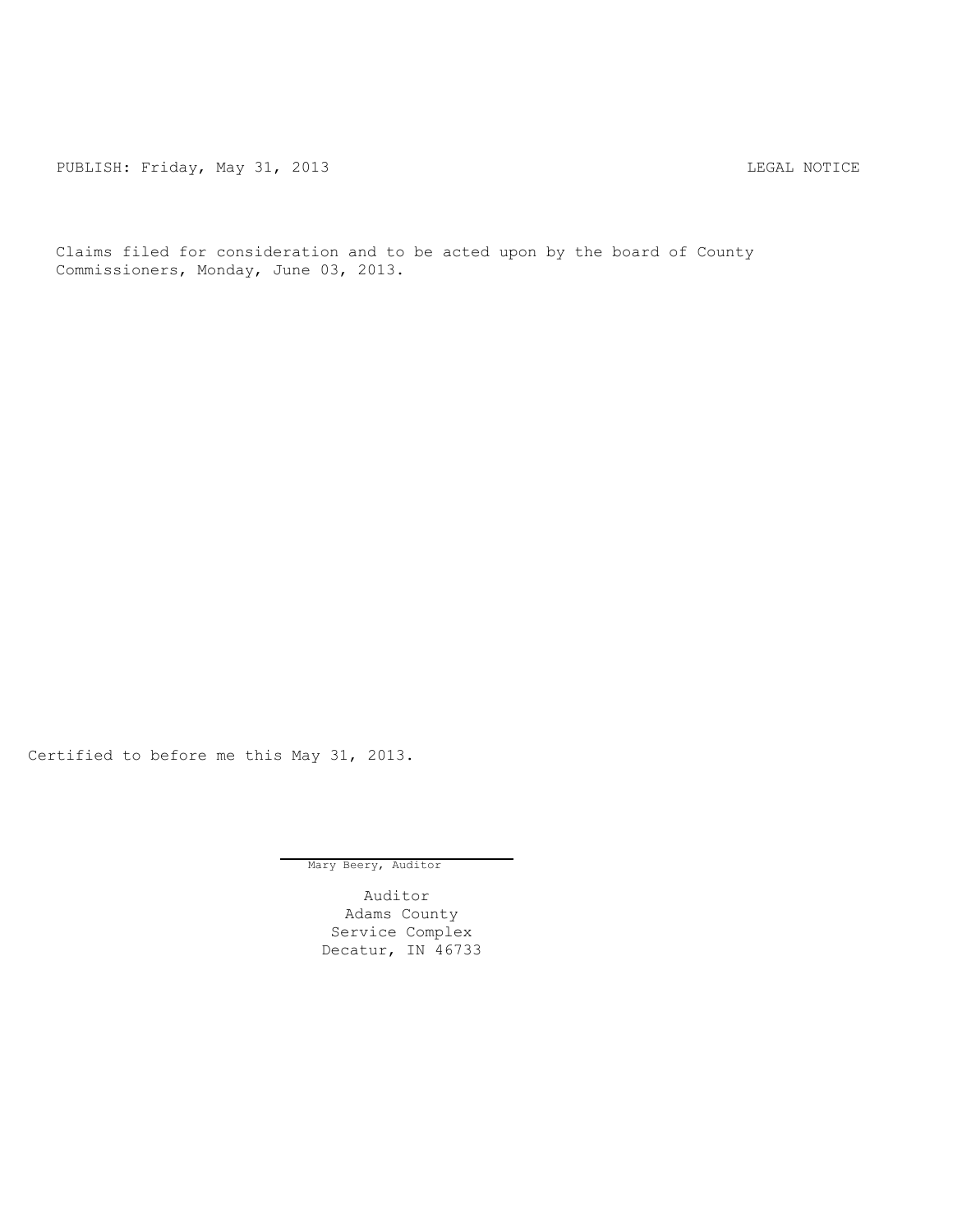

## **Claims Docket for Newspaper Adams County, Indiana**

## For Period: **5/7/2013** to **5/20/2013**

*313 W. Jefferson St. Decatur, IN 46733 (219) 724-2600*

## Date Claims to be Paid: **6/3/2013**

| <b>Vendor</b>                    | Amount           | <b>Vendor</b>                            | Amount         |
|----------------------------------|------------------|------------------------------------------|----------------|
| Adams County Council On A        | 2,000.00         | Adams Memorial Hospital                  | 3,380.10       |
| <b>Adams County Treasurer</b>    | 623.46           | Indiana Michigan Power                   | 6,222.78       |
| Arnold Lumber Co., Inc.          | 39.04            | Berne Tri-Weekly News                    | 40.18          |
| Hoosier Blue Flame               | 37.50            | Cintas Location #338                     | 37.00          |
| City Of Decatur                  | 2,232.96         | Decatur True Value                       | 335.99         |
| <b>Complete Printing Service</b> | 322.20           | Darrell Sigworth                         | 25.00          |
| Decatur Daily Democrat           | 181.52           | <b>Decatur Postmaster</b>                | 270.00         |
| Douglas L. Bauman                | 160.08           | Erie Haven                               | 2,121.57       |
| Gordon Food Service              | 1,858.30         | Grimm's Auto                             | 209.48         |
| Hilty Engine Service             | 1,921.00         | Indiana State Police Trai                | 90.00          |
| K-Mart                           | 248.24           | Kiess Electric                           | 830.38         |
| Louise Busse                     | 109.81           | Mark S. Gresla, MD                       | 420.25         |
| Nipsco                           | 2,008.82         | Park Center, Inc.                        | 95,419.50      |
| Portland Motor Parts, Inc.       | 153.38           | Quill Corporation                        | 764.92         |
| Smitley, Ronnie L.               | 50.00            | <b>Safety Systems</b>                    | 240.38         |
| Summit Radiology, PC             | 88.12            | Teryl R. Smith                           | 12.00          |
| Print Shop                       | 252.78           | Thomas Fox                               | 12.00          |
| Top Supply Company               | 81.19            | Tractor Supply Credit Plan               | 82.91          |
| Wal-Mart / GEMB                  | 374.97           | West Payment Center                      | 460.95         |
| Witham Toxicology Laboratory     | 1,240.25         | Napa Auto Parts                          | 34.98          |
| Christopher E. Harvey            | 105.19           | CenturyLink                              | 2,627.26       |
| Timothy J. Berkshire             | 26.40            | Paul Norr                                | 48.00          |
| Croy Machine & Fabricatio        | 68.25            | Mary Baker                               | 50.00          |
| Tom Magnan                       | 30.02            | Duane Moser                              | 2,667.00       |
| Jay County REMC                  | 157.70           | Indiana State Bar Associa                | 280.00         |
| Logans Stump Removal             | 100.00           | Mary Beery                               | 196.17         |
| Universal Metalcraft, Inc.       | 643.00           | <b>Kustom Ballistics</b>                 | 601.98         |
| Summit City Reporting, Inc.      | 140.00           | Jackson Oil & Solvents, I                | 442.65         |
| Chad W. Sprunger                 | 1,085.89         | Zurcher's Best-One Tire & Auto Care, Inc | 597.00         |
| Tom Magnan/Special Needs         | 109.42           | Kristina Nichols                         | 13.20          |
| Geraldine Sudduth                | 159.28           | Benicomp, Inc.                           | 133, 143.88    |
| Harvest Land Co-op               | 215.44           | Wal-Mart                                 | 143.94         |
| Adams County Truck Repair        | 61.18            | Piqua Repair                             | 197.08         |
| Thomas R Krueckeberg             | 50.60            | <b>Stamp Fulfillment Services</b>        | 1,353.75       |
| Allen County Auditor             | 434.98           | Southeastern Equipment Company           | 20.87          |
| 101 Auto Collision               | 691.09           | Troyer's                                 | 1,490.14       |
| Kendall Electric, Inc.           | 106.33           | <b>Uricks Trucking</b>                   | 2,552.00       |
| Alpine Falls, Inc.               | 162.46           | Deborah A. Schantz                       | 410.40         |
| PC Mall-Gov                      | 729.00           | Verizon Wireless                         | 2,322.39       |
| <b>Stationair's Express</b>      | 1,328.08         | Landon Patterson                         | 132.53         |
| Karla Marbach                    | 5.82             | Hitchcock Concrete, Inc.                 | 925.00         |
| Matrix Integration               | 4,524.80         | Holly L. Degitz                          | 123.20         |
| LBH Chemical & Industrial        | 1,103.94         | Decatur Ace Hardware                     | 371.10         |
|                                  |                  |                                          |                |
| Rendell Miller<br>Havel          | 155.00<br>233.20 | WM Imaging Solutions, Inc.               | 30.00<br>45.00 |
|                                  |                  | Dave Delong General Carpentry            |                |
| Phil Eicher                      | 50.00            | Centurylink Communications               | 216.16         |
| Brenda Alexander                 | 124.08           | Purdue CES Education Fund                | 32.81          |
| Anna Steiner                     | 50.00            | Central Customer Charges                 | 535.90         |